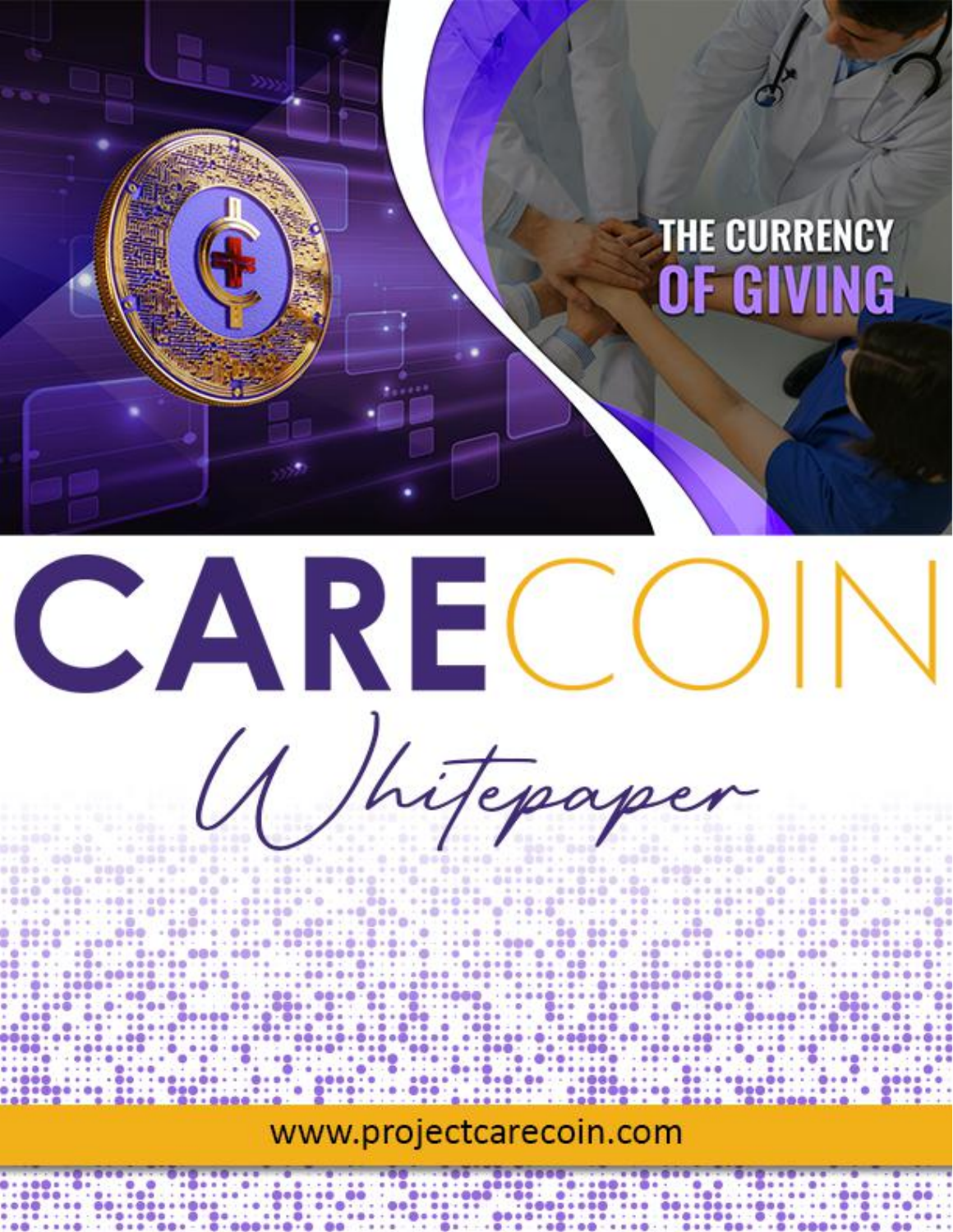| <b>ICARE</b><br>¢ |                             |                |
|-------------------|-----------------------------|----------------|
|                   | <b>MESSAGE FROM OWNERS</b>  |                |
|                   | <b>DISCLAIMER</b>           | $\overline{2}$ |
|                   | <b>INTRODUCTION</b>         | 3              |
|                   | <b>ABSTRACT</b>             | 4              |
|                   | <b>ECOSYSTEM</b>            | 5              |
|                   | <b>NETWORK POTENTIAL</b>    | 9              |
|                   | <b>CARE COIN ON BINANCE</b> | 10             |
|                   | <b>CARE COIN PROTOCOL</b>   | 11             |
|                   | <b>FIAT DONATIONS</b>       | 12             |
|                   | <b>ROADMAP</b>              | 13             |

SOCIAL PRESENCE 14

SECURITY, COMPLIANCE & TRANSPARENCY MEASURES 15

**BLOCKCHAIN SECURITY ARCHITECTURE CERTIFICATION** 16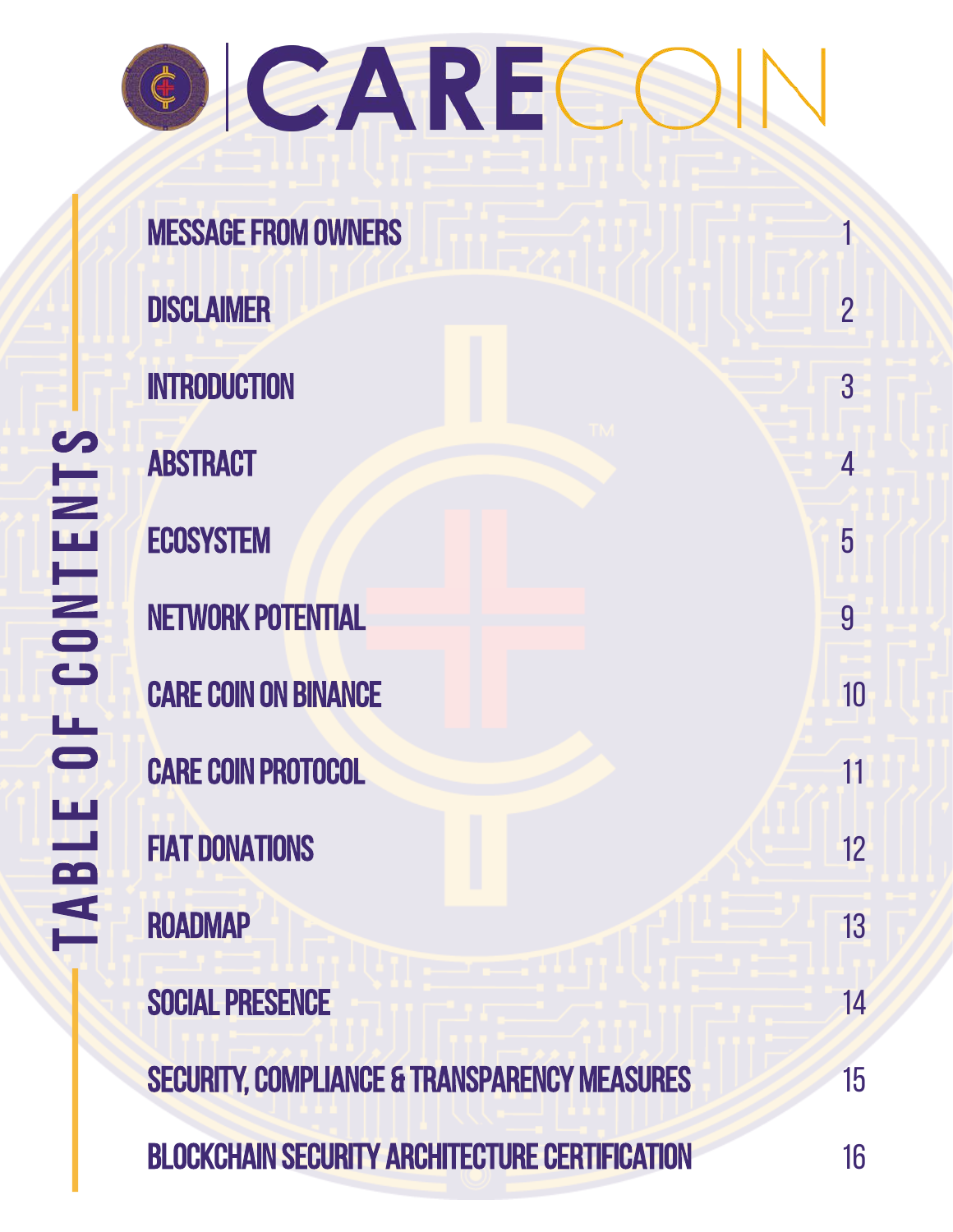

### A Message From the Owners



Simon James

There are many coins and projects in the world, but there is not one like CareCoin. We know you have a choice in your investment, and we respect that. It is our mission to become the currency of giving in the world. CareCoin was founded and built by two friends from Texas in the United States. One of them a public servant for over 10 years, and the other a 3x Advanced-Stage Cancer Survivor; both who wanted to give back to the world by harnessing the power of community, with the technology of blockchain. CareCoin will have the most utility seen in a coin project thus far, as well as making a major impact in the world by providing funds and services such as paying for medically necessary procedures, providing clean energy and water to those in need, as well as building homes, schools and villages to impoverished areas around the world, and providing specialized medical services to those in need. Perhaps the most unique aspect of the project is that holders will get to choose what charities and groups we help fund. We hope that you join in our enthusiasm and hope for the future with CareCoin and we thank you for your trust in us, and we promise to always deliver on our word to you all.

- Simon - James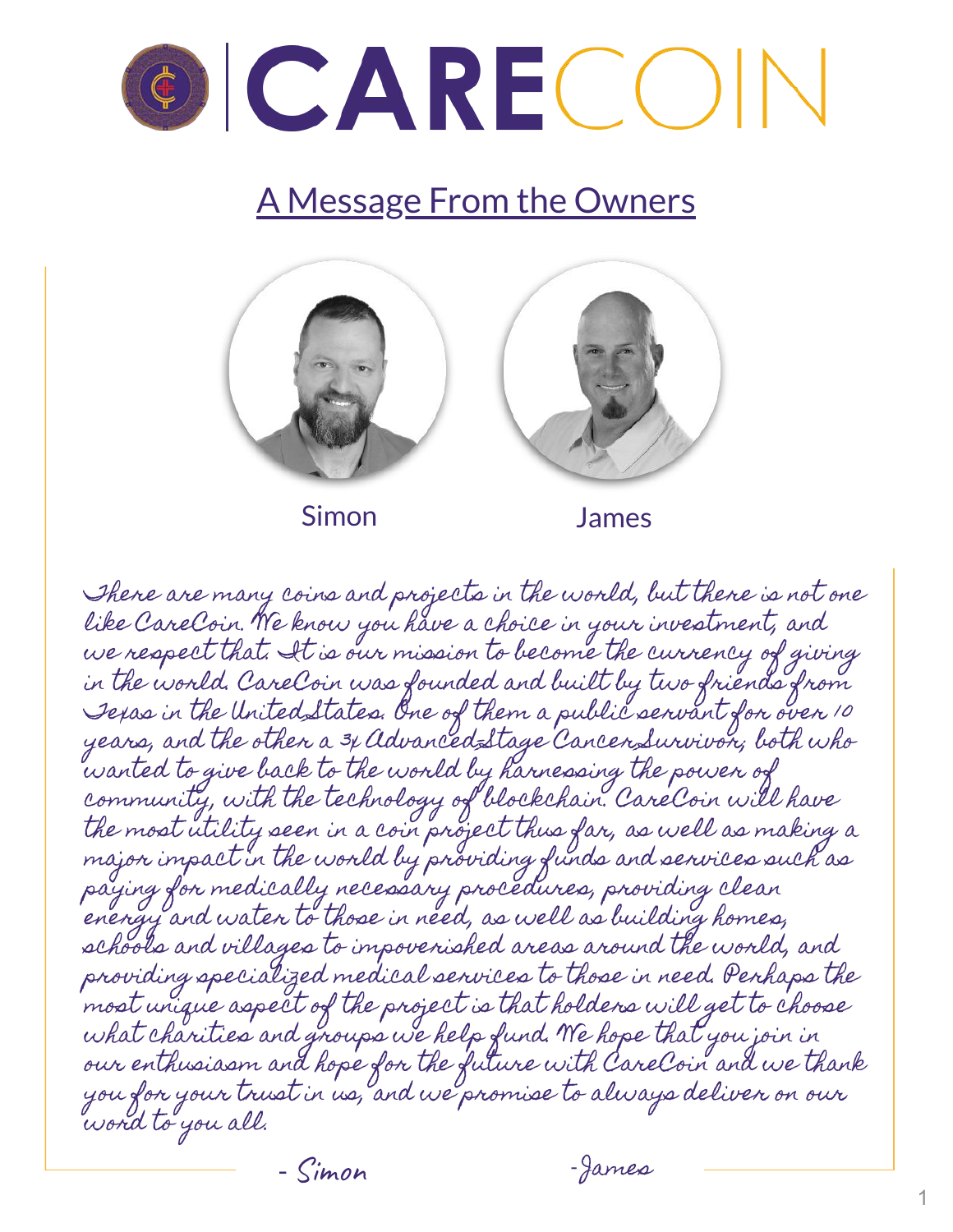

## **DISCLAIMER**

The information shared in this whitepaper is not all-encompassing or comprehensive and does not in any way intend to create or put into implicit effect any elements of a contractual relationship. The primary purpose of this whitepaper is to provide potential token holders with pertinent information for them to thoroughly analyze the project and make an informed decision.

Before you participate in the purchase of the CareCoin, we strongly advocate a careful study of this whitepaper and all the documents associated with the same. You may even engage the services of appropriate experts to help you with your analysis.

Certain statements, estimates, and financial information featured in this whitepaper are forward-looking statements that are based on and take into consideration certain known and unknown contingencies and risks which in eventuality may cause the estimated results or may differ factually and substantially from the featured estimates or results extrapolated or expressed in such forward-looking statements herewith.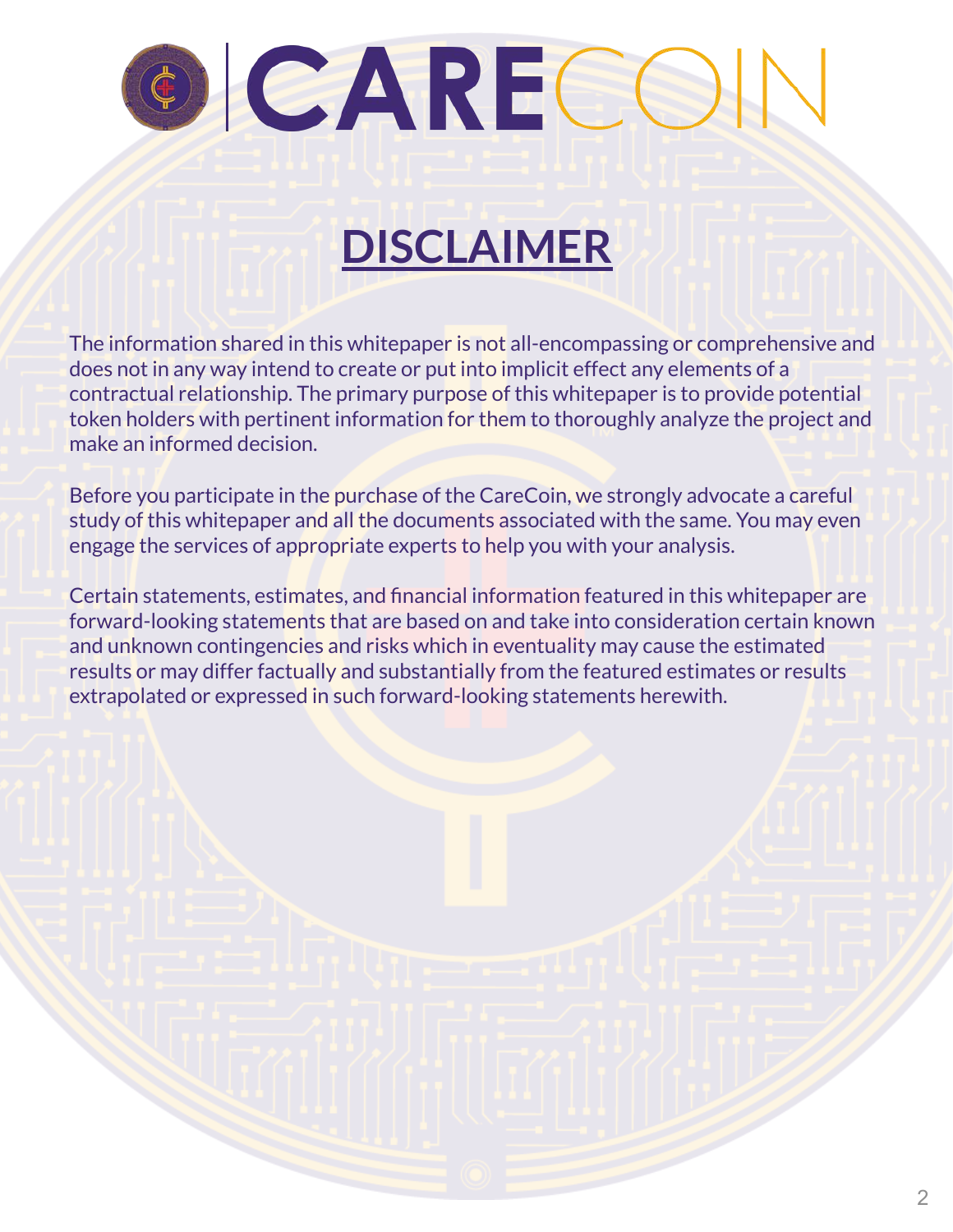# **INTRODUCTION**

CareCoin LLC., which was founded in January 2022, is on track to become one of the fastest-growing community coins ever. The major purpose of CareCoin is to pioneer the aspect of donations for various humanitarian and socio-economic issues that the entire community votes on, while also allowing the average individual to leverage their strength in community numbers to have a positive effect in the world.

Care Coin is a hyper-deflationary coin with static reflections, which means that with each transaction, more Care Coins are added to each holder's wallet in an everdwindling supply.

At the heart of Care Coin is the concept of community and utility. Holders of Care Coins have complete control over the Care Coin process. From voting on which charity to give to, to managing the platform, CareCoin token holders will have a say in everything.

Businesses' ability to adapt to the dynamic cultural and socio-economic trends that are constantly arising as a result of the Fourth Industrial Revolution, which we are currently living through, is being surpassed by the increasing adoption of new and ground-breaking technology across industries.

Unfortunately,"charity-washing,"in which a firm makes a show of doing good but then undermines the cause they support through lack of transparency or activities that undermine the cause, is all too common. The same might be said for "charity tokens," a new cryptocurrency craze popularized by the Binance Smart Chain. Many of them, unfortunately, turn out to be simple scams or "rug pulls," with no rules in place in their smart contracts to track the stated social benefit. They usually lack financial transparency, and their writers are often unknown. Care Coin avoids these rug pulls by having multiple security and compliance audits conducted pre-sale, KYC'd owners and Devs, as well as a KYB'd company; unheard of from a transparency perspective, as well as a USA-Based certified business entity. CareCoin will be one of the most transparent, trusted, and secure coins and project ever created.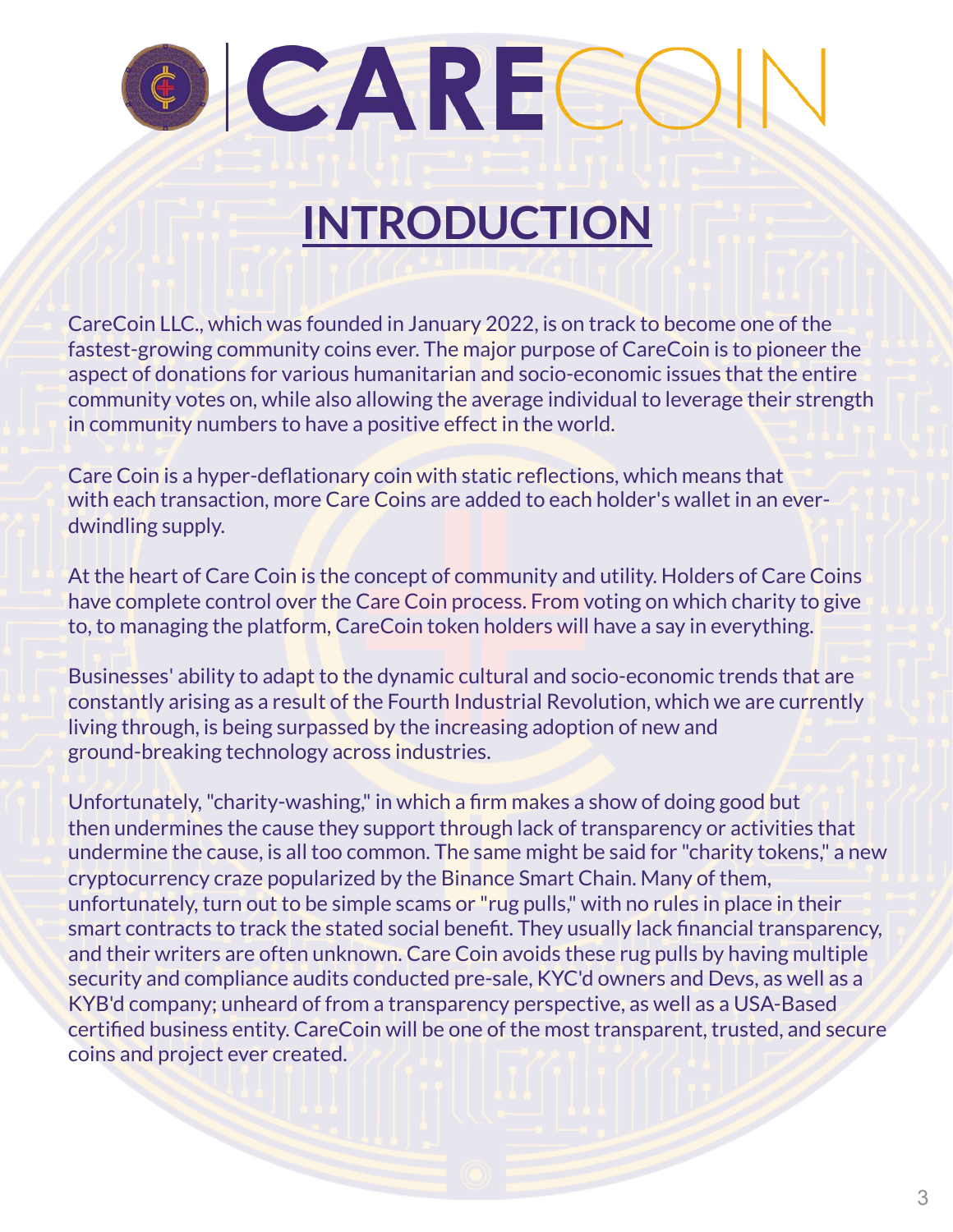# **ABSTRACT**

Every day, the world of cryptocurrency expands. Every day, new coins emerge with diverse purposes, but CareCoin is here to serve a good cause while utilizing blockchain technology. Welcome to CareCoin, a charity-focused cryptocurrency. CareCoin's major goal is to assist people via blockchain technology.

The rise and profitability of cryptocurrencies are due to blockchain technology. The decentralization idea lies at the heart of today's technologies. On February 1st, 2022, CareCoin was created to become a decentralized meme with a purpose. Security, privacy, and safety are all enhanced by decentralization. Decentralization's most important feature is that it reduces business risk and increases transparency.

The problem of a user's security or privacy being compromised is solved with this method. We want to change the way people give and receive charity by bringing the world together digitally to invest in a good cause and support those in need, while also receiving financial benefits for investing.

We believe that decentralization is the key to empowering people all around the world to better protect their rights and that we can help the world get thereby increasing the adoption of cryptocurrencies.

CareCoin is a humanitarian effort that intends to give to a variety of causes, including medical research and disaster relief. When we look at the charity sector, we frequently find it to be rather archaic. You may have to jump through hoops to discover the perfect charity for you, and you may also be unsure whether your money will reach the intended recipients. You don't have to worry about the funds because CareCoin charities are wellorganized. We wish to make the purchasing procedure considerably more straightforward and secure. We provide a master node to our charity partners to ensure a consistent flow of payments while also providing them with first-hand experience with cryptocurrencies.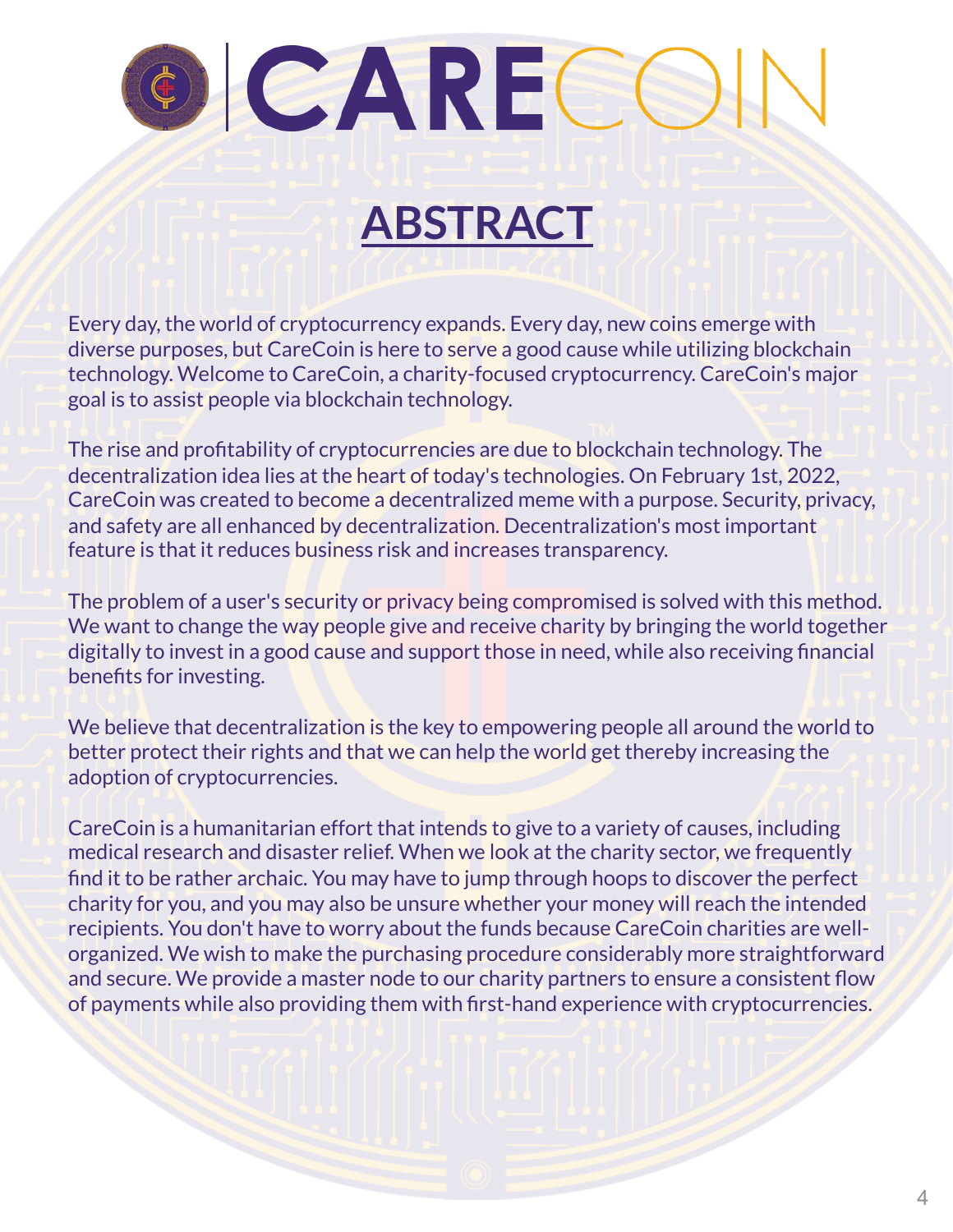## **EcoSystem**

#### **Community Driven**

• CareCoin is decentralized and owned by a fun, vibrant and caring community. We welcome and embrace diverse perspectives to build CareCoin into the best community in crypto. With a humanitarian mission, CareCoin in here to help as many people in need as possible through its multi-channel philanthropic approach.

#### **CareWallet**

• The Care Wallet is easy to understand and use, even for crypto beginners. The Wallet calculator will break down for you which tokens/coins you're purchasing so that you know exactly what you're buying or selling. We support some of the most popular cryptocurrencies such as Ethereum, BitCoin, BNB and the most popular crypto tokens are here. Our streamlined interface will help you track the markets and make an informed decision about your crypto purchase. You can also view trading charts of your favorite digital assets of varying timeframes or use the CareCoin calculator to conveniently calculate your assets. Whether you're new to cryptocurrency or a seasoned investor, CareCoin Wallet is the best place for you to buy, sell, or swap your tokens.

#### **CareCard**

- We are one of the first projects to offer a crypto card for crypto purchases everywhere Visa is accepted.
- Spend your crypto the way you want to, on the things you want to
- Enjoy instant liquidity of your CareCoins
- Use the CareCoin card like you would any other card
- Connect your card to your CareCoin App to see live info about your account
- Every transaction benefit charities and in-need groups around the world

#### **CareDeX** (Decentralized Exchange)

• CareCoin aims to launch a decentralized yet fully integrated exchange in order to gain value and ease of access to CareCoin, major stable coins and a list of top trending coins. Care DeX is a peer-to-peer marketplace where transactions occur directly between crypto traders. Care DeX will fulfill one of crypto's core possibilities: fostering financial transactions that aren't officiated by banks, brokers, payment processors, or any other kind of intermediary.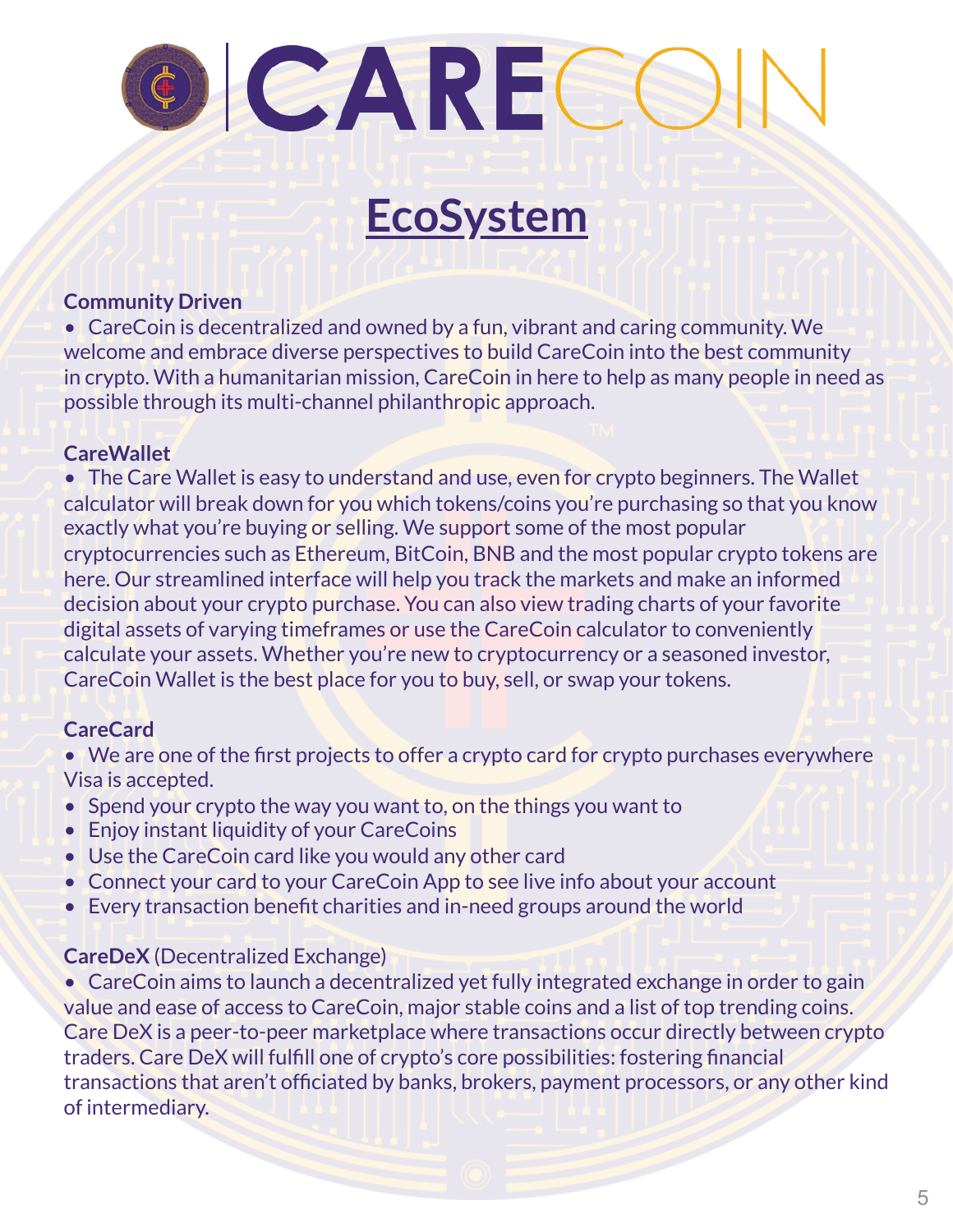# OCARECC

#### **CareCoin App**

• CareCoin application that will be available on iOS and Android. The application will have the following features:

- Ability to Buy Cryptocurrencies
- Ability to send Cryptocurrencies
- Ability to exchange crypto currencies for fiat

• Will have new TextBit technology meaning the users can text CareCoin to anyone anywhere in the world using a telephone number (restrictions apply)

#### **CareVerse**

• The Metaverse has been expanding at an exponential rate the last 12 months with crypto projects that focus on gaming and virtual real estate, however, there is a huge void left out there for those who don't care for gaming or virtual real estate but that would jump right into the Metaverse if they had something that truly interested them, such as common interests or great informative conversations with like-minded people, and that is EXACTLY where the CareVerse comes in. The CareVerse is a hub of Virtual Reality Categorized Interest Rooms where people can come together to talk about specific ailments and conditions such as certain types of cancers or Autism and even Suicide. These special CareVerse rooms will be the hub for information and connections for accessing care better, faster, and cheaper than ever before. The conversations that will take place in the CareVerse Rooms will offer insight, relief, support and understanding to the entire CareCoin Community around the world.

#### **CarePedia (CareCoin University)**

• CareCoin understands that the vast majority of the world either doesn't know about cryptocurrency or doesn't understand how it works; so, in order to help you understand how CareCoin specifically works, and how to buy and sell it, we created CarePedia, an online educational resource for those looking to invest in or become a part of the CareCoin Family. In CarePedia, you can find articles on how to setup your wallet or how to find our Audit Reports; you can also find guides on how to buy our Pre-Sale on Pinksale or even how to navigate around our website & Telegram groups to find anything and everything you may have questions about for CareCoin.

#### **Crypto U**

• For some people, cryptocurrency trading can be intimidating and sometimes it's difficult to find the answers to your questions about crypto, so we created Crypto U to help guide you in your quest for understanding all things crypto. The Crypto U site will have anything and everything to do with Cryptocurrency and blockchain in general. Search from thousands of articles around the web that have to do with Cryptocurrency and blockchain technology in general. With Crypto U you can also choose from a categorized library of How-To videos. Crypto U is made for anyone from the "new-to-crypto" person, all the way to the avid trader who just wants more info on certain subjects within the crypto community.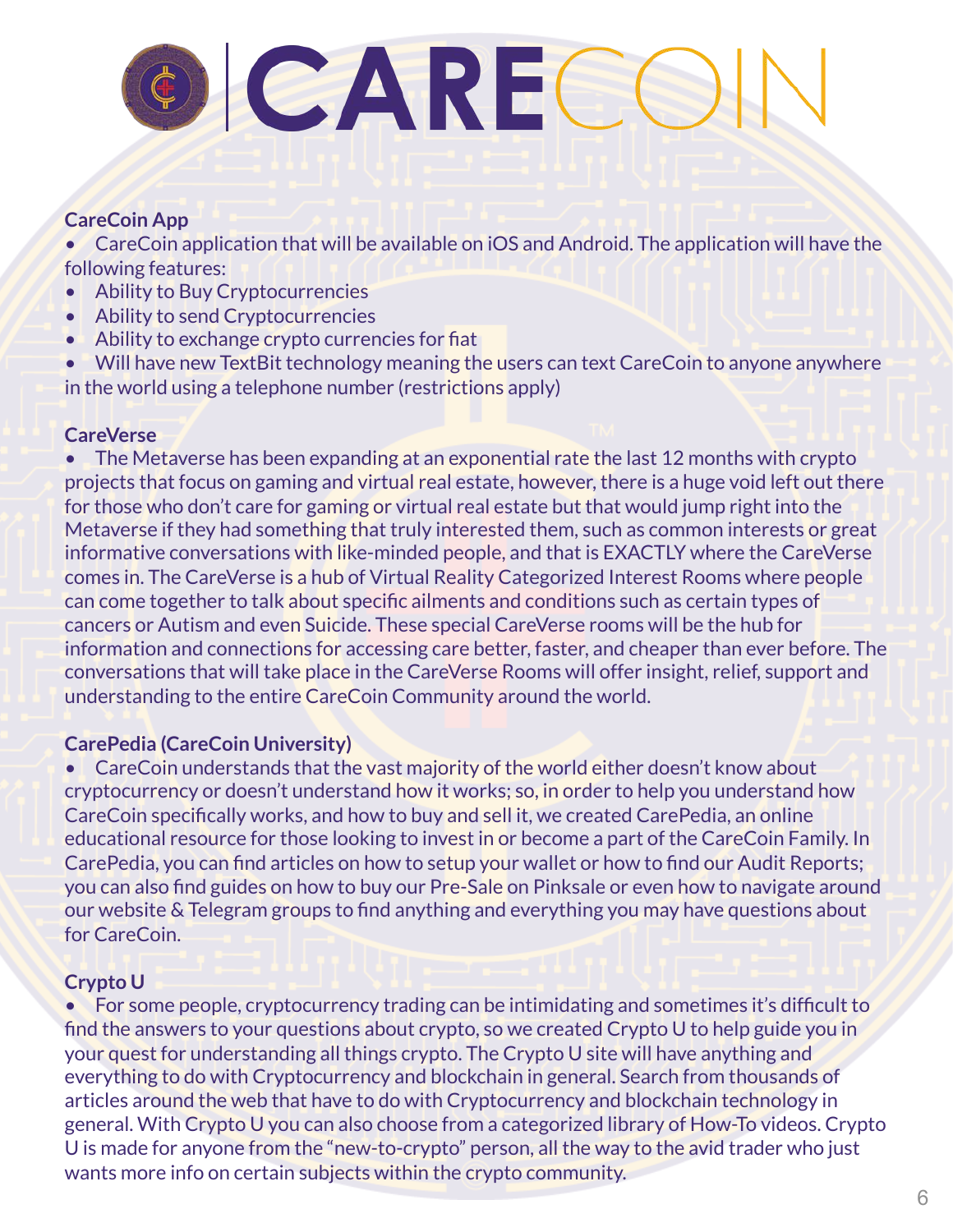# OCARECC

#### **CareCoin NFTs**

• NFT means "Non-Fungible Token"; a digital asset that you own and can prove ownership through the crypto blockchain. CareCoin NFTs are 3d Animated Coins that will have your cause's colored awareness ribbon and a scene on one side, and the CareCoin logo on the other side. The 3d image will be hyper-realistic and will offer you a digital asset within the CareCoin ecosystem that you can buy and sell or hold onto while the value rises. When you purchase a CareCoin NFT, you get to choose who/what benefits from the purchase of that specific NFT. 50% of each sale goes to your designated charity/group, 25% goes directly back to all holders of CareCoin, and 25% goes to the Marketing Wallet. CareCoin NFTs can be purchased directly in the CareCoin NFT Marketplace and sold wherever you choose, and how you choose.

#### **CareMint NFT Marketplace**

• CareCoin is launching a very unique NFT Marketplace that provides a platform for creators to list their NFTs for sale, and buyers or collectors to choose from its massive collection. It is based on the Binance Smart Chain, and offers a simple and secured trading experience for everyone. One of the very unique aspects of our marketplace is that with every purchase, 5% of those funds go directly to the charity/group of your choice, so you're helping with every purchase or sale.

#### **CareCafe**

• CareCoin has created a "Swag" shop full of products with the CareCoin logo and slogan "The Currency of Giving". All sales proceeds go directly to the Charity and Marketing wallets in order to fund our humanitarian projects, that you vote on, both domestically and around the world. Choose from T-Shirts, Mugs, Home Goods and much more to show your support for an amazing project. Show the world how you support your cause! The CareCafe will be directly accessible from the projectcarecoin.com website.

#### **CareShop**

• Imagine if Amazon and Etsy had a baby. Yeah, that's right, you heard me right; Amazon & Etsy had a baby… Do you know what they would name it? CareShop! They would name it CareShop because it's a beautiful large-scale automated marketplace for thousands of products that benefit a good-cause or charity. Imagine thousands of vendors getting together on one platform for a good-cause and selling all of their products in one place. Imagine being able to search and sort through all of your favorite product categories and checking out in a seamless fashion, and then being able to purchase everything with CareCoin or your CareCoin card upon checkout! Of course, you could use any card or method, but staying inside the CareCoin Ecosystem just benefits you more because all sales incur a 5% fee that goes directly back to CareCoin holders, and each sale benefits the charitable vendors and organizations that are on our platform creating and selling these wonderful products.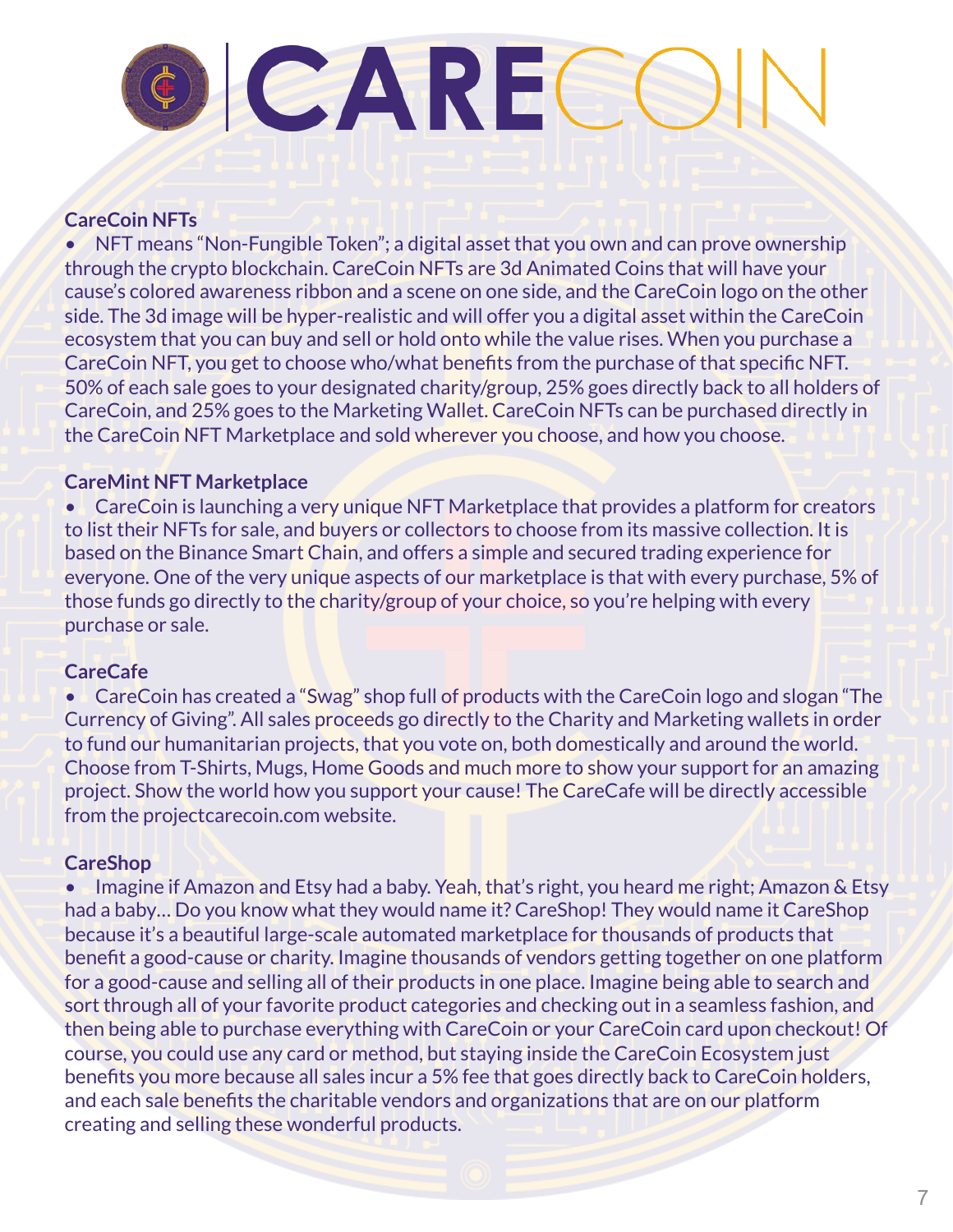#### **CareTrack**

• CareTrack is CareCoin's Wallet and Rewards Tracker that will give you tons of live information about your CareCoin balance, reflections, history and expected rewards in time. The CareTrack function is attached to the website and can easily be reached by entering your wallet address.

#### **CareSwap**

• CareSwap is a live Decentralized Token Swap that allows everyone to swap any cryptocurrency for CareCoins directly on our website at www.projectcarecoin.com

#### **CareFund**

• CareFund is a crowdfunding platform that allows people to raise funds for life-changing events such as illness, accidents, medical procedures and much more. If a major event happens in your life, CareFund is the place to go to for fundraising. CareFund will accept and payout in CareCoin as well.

#### **CareView**

• CareCoin will be creating a fully integrated Tele-medicine service and platform for patients, their family members and their providers, called CareView, in order to provide a safer, faster and much more affordable solution to in-person doctors' visits, consultations and prescriptions. Services & Appointments can be paid for with CareCoin. CareView will accept CareCoin as a payment, therefore all providers will accept CareCoin.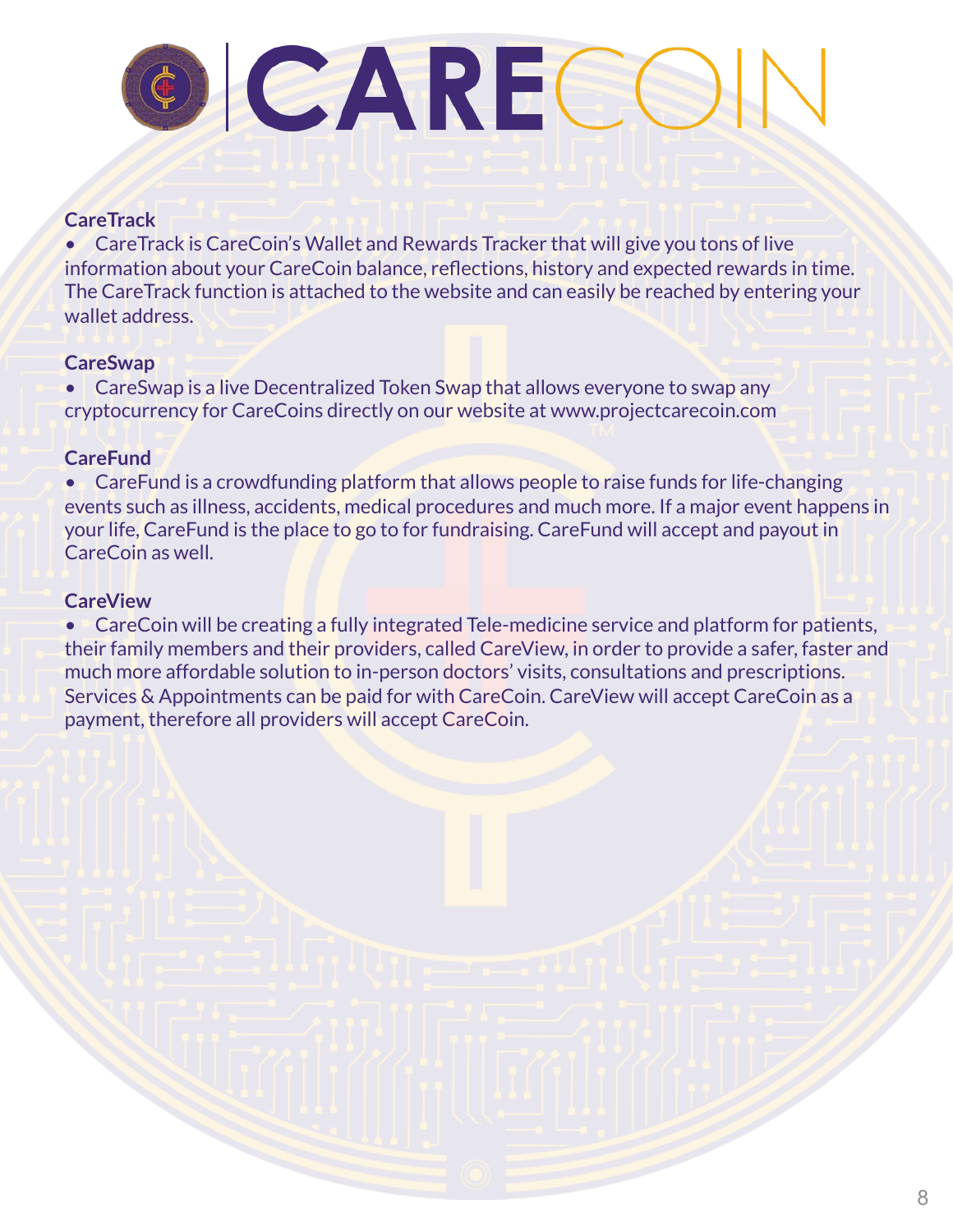## **Network Potential**

The concepts of cryptocurrencies and blockchain technology are both relatively new. The public's comprehension and acceptance of blockchain and cryptocurrencies have progressively grown since the initial release of Bitcoin in 2009.

A minor change can have a significant impact. \$0.25 here, \$0.75 there, it all adds up, and before you know it, you've amassed quite a sum of money in a month. To put it another way, a small amount of money can make a big difference. We believe that, just as it is crucial to store for a rainy day, we should be prepared to aid the causes that are most important to us when they are in need. CareCoin donates a portion of your transaction fees to a charity pool every time you make a purchase. This pool is utilized to assist those who are less fortunate. Such favorable developments in the market, we believe, will continue to enhance bitcoin awareness and fuel the industry's growth.

Governments all over the world are quickly experimenting with Central Bank Digital Currencies (CBDCs), reflecting a strong interest in digital currencies in general. We discovered that 85% of those polled own, use, or have heard of decentralized digital currency (such as cryptocurrency), indicating greater public awareness.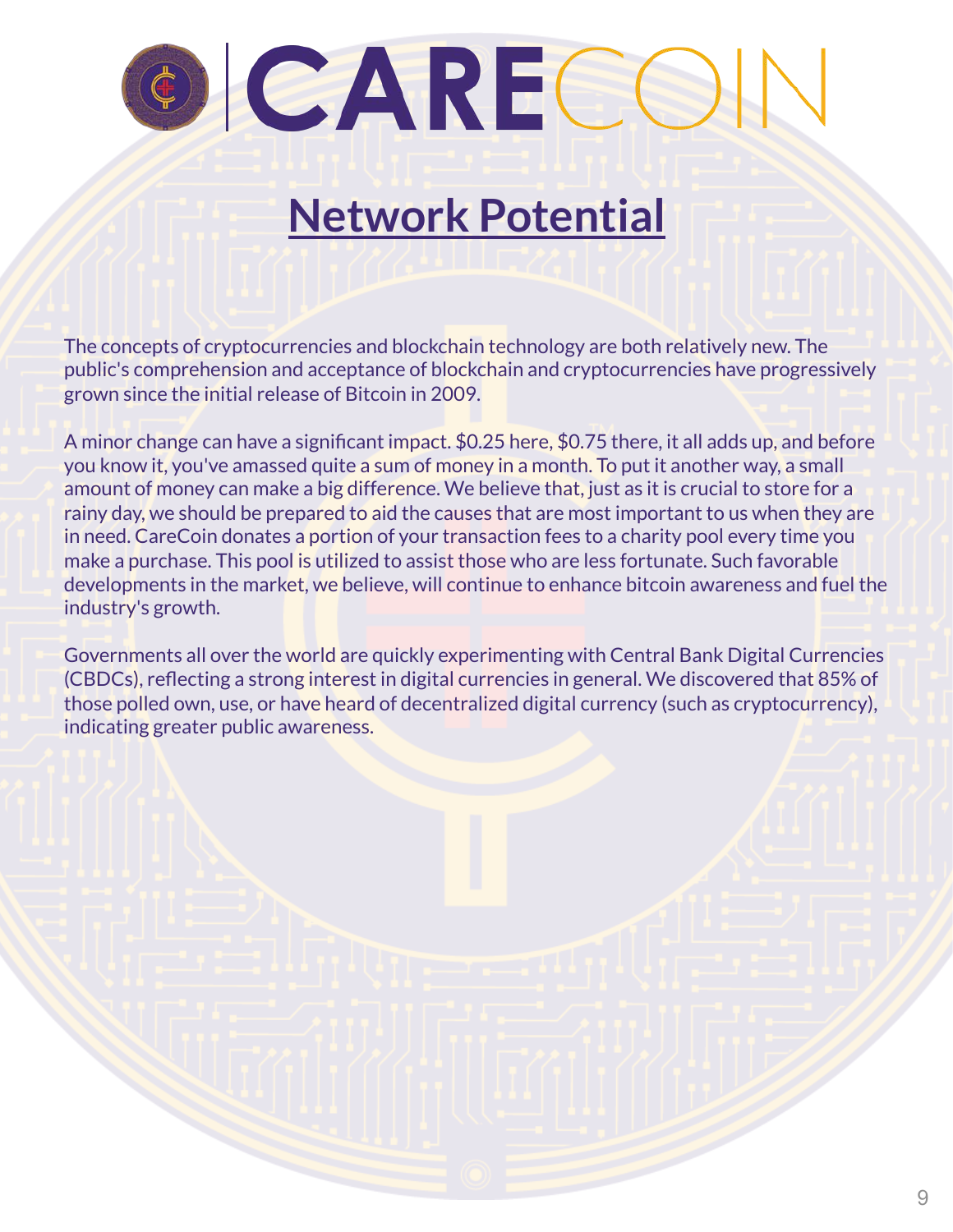## **CareCoin on Binance Smart Chain**

# CARECC **BINANCE X**

Binance Smart Chain (BSC) was created as a way to use solidity-based smart contracts at a significantly faster and more efficient rate than other chains. BSC has begun to become one of the most extensively utilized blockchains for Decentralized Finance, with decentralized exchanges on BSC delivering lightning-fast swaps and incredibly low costs (Defi). BEP-20, a BinanceTeam-developed token protocol, is used by BSC. Block speeds of 5 seconds are substantially faster than doge's 1-minute block speeds.

Advantages of the Binance smart chain are:

- It's a private blockchain that ensures the safety and security of all users and developers. Its native dual chain interoperability will enable cross-chain communication and scaling of highperformance dApps that demand a quick and seamless user experience. It's EVM-compatible, and it'll support all of Ethereum's existing tools, as well as faster and cheaper transactions. Its on-chain governance will provide decentralization and enable extensive community involvement through Proof of Staked Authority consensus, which is built on 21 validators who validate transactions.
- Doge 1 Minute: https://coinsutra.com/transaction-speeds
- Bep-20/BSC 5 seconds: https://trustwallet.com/blog/binance-smart-chain-in-numbers
- CareCoin is not responsible for the actions of the Binance smart chain network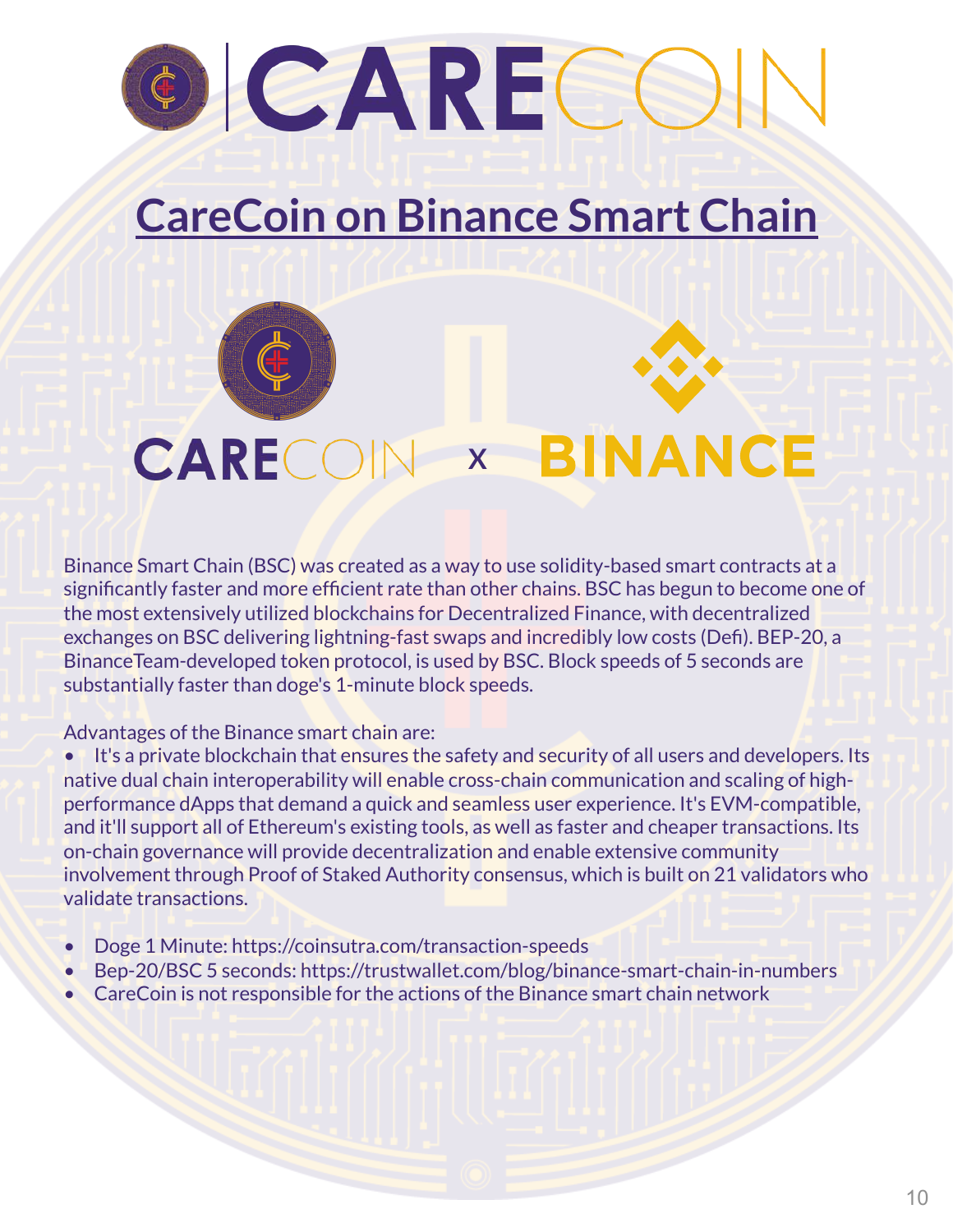## **CareCoin Protocol**

CareCoin employs 5 simple functions: Reflection + Donations + Marketing + LP acquisition + Burn+ Fiat Donations. In each trade, the transaction is charged a 13% fee, which is split 4 ways.

#### **5% Reflections**

Reflections are an integral part of the project ecosystem as they reward the holders by adding more CareCoin to their wallets over time.

Reflections are broken down into two parts:

- A). 2.5% Return to holders
- B) 2.5% sent to burn wallet

#### **3% Liquidity Pool**

The liquidity pool is ever increasing as 3% of every buy and sell is add3ed to the LP over time. This ensures that enough liquidity is available for the market conditions.

• CareCoin liquidity is set at 3%

#### **2% Donation Wallet**

The donation wallet is the source of all future donations to causes set forth by either the community or management. This is how we make a difference and show how much we care.

• CareCoin donation wallet is set at 2%

#### **3% Marketing**

- The marketing wallet has one primary purpose; to spread awareness of the CareCoin project via paid advertisements on a multitude of social media and (crypto) news platforms.
- CareCoin Marketing wallet is set at 3%

Traditional donating platforms are inefficient and therefore pricey. Because of the blockchain's capacity, donations in Care Coins are highly organized, in addition to the revolution in the giving process that it provides. That means you can be confident that every dollar you provide will go to the purpose for which you donated it.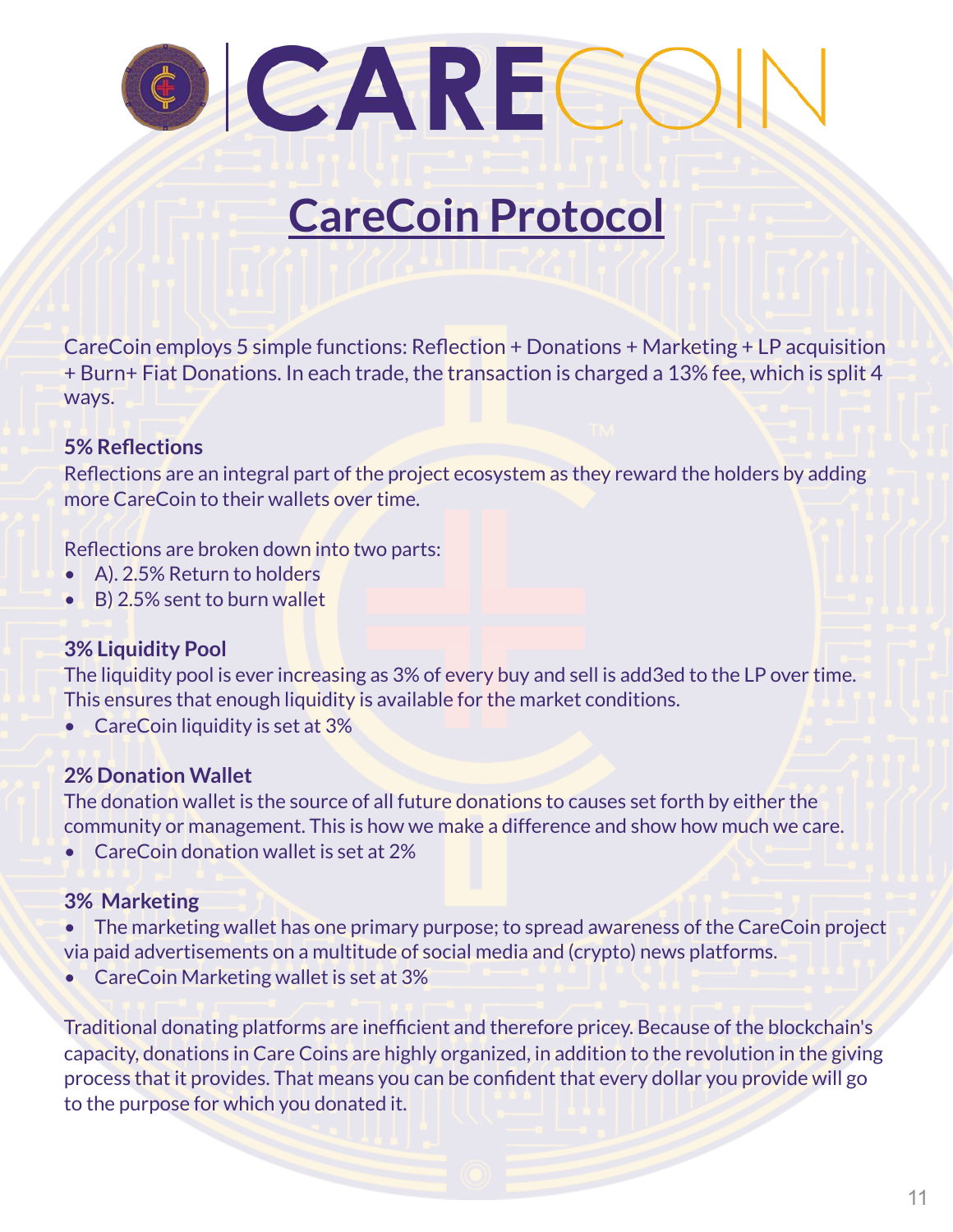## **Fiat Donations**

Less than 5% of investors have adopted crypto globally. Therefore, it was important to give access to donating community without access to crypto. The "donate" function on the main website will allow donors to make donations easily using fiat currency in the form of credit/debit card transactions.

• Crypto investors wishing to make donations using stable coins will be allowed to connect their wallets to the website directly. Any major stable coin will be allowed as a donation.

• Upon completion of the donation, the company will then convert the fiat or crypto to a proper stable coin. The stablecoin will then be used to purchase CareCoins through an exchange. 13% tax will apply. Upon purchase, the balance is then sent to the donation wallet. This will act as a price stabilizing mechanism due to its function.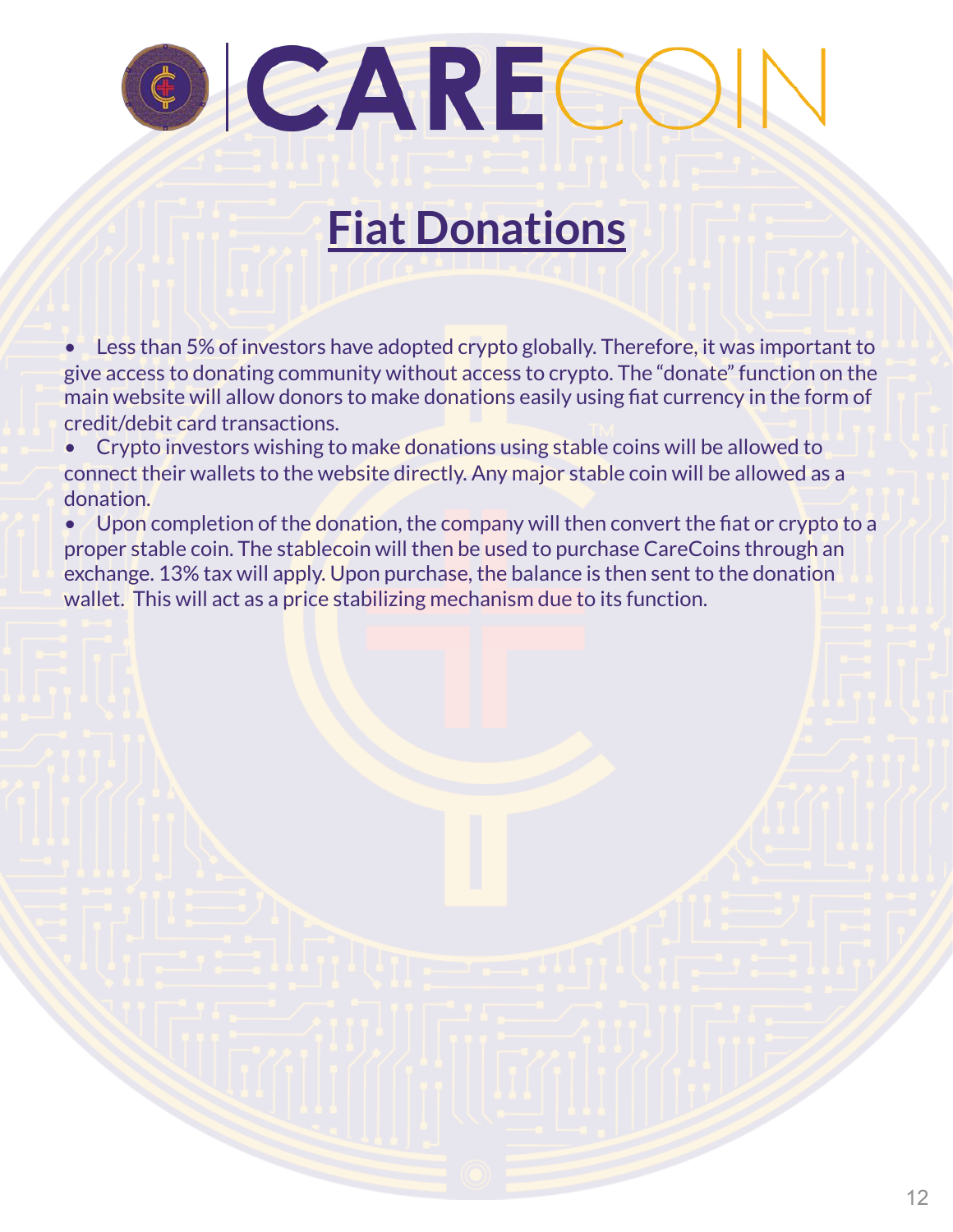

#### PHASE ONE - PRE-LAUNCH

- Establish Limited Liability Company
- Develop Website
- Develop/Code Smart Contract
- TechRate Initial Audit
- InterFi Full Audit
- Establish Social Media Accounts
- 5000 telegram members
- DexTools Integration
- PinkSale Account Creation
- Whitelist event
- PinkSale KYC Owners
- KYB Company
- Establish relationships with Influencers
- Lock LP Tokens
- Lock Team Tokens
- Begin Pre-Launch Marketing Campaign
- 25% Token Supply Burn

#### PHASE TWO - LAUNCH

- Coin Gecko Listing
- Coin Market Cap Listing
- Coin Mooner Listing
- Poocoin Listing
- 25,000 telegram members
- Social media blitz
- Marketing blitz
- Poocoin Ads Deployed
- Certik Audit
- ISO 20022 Preliminary review
- Major marketing partner
- 1st major donation
- CareShop
- Care Wallet
- CareTrak (Wallet Tracker)
- CarePedia
- Crypto-U
- CareDex
- CareSwap
- Direct Donate Function

#### PHASE THREE - AFTERBURNERS

- 50k telegram members
- 3 Major Organizational Partnerships
- One major exchange listing active
- Apply for ISO-20022 certification
- 2nd major donation
- Crypto Card launch
- Increased advertising & market visibility
- CareCafe
- 3 national retail chains accept CareCoin
- 10 hospitals accept CareCoin
- CareFund launched
- Multiple major exchange listings

#### PHASE FOUR - MOON

- 100k telegram members
- ISO 20022 certification
- Partnership with 20 global foundations
- Build 6 homes for impoverished families (3 domestically and 3 chosen from international community)
- 3rd major donation
- Care-Verse
- Care Coin NFT
- Full vertical integration of CareCoin

cryptocurrency in to one of the top 3 U.S. medical networks

- CareView Launched
- CareShop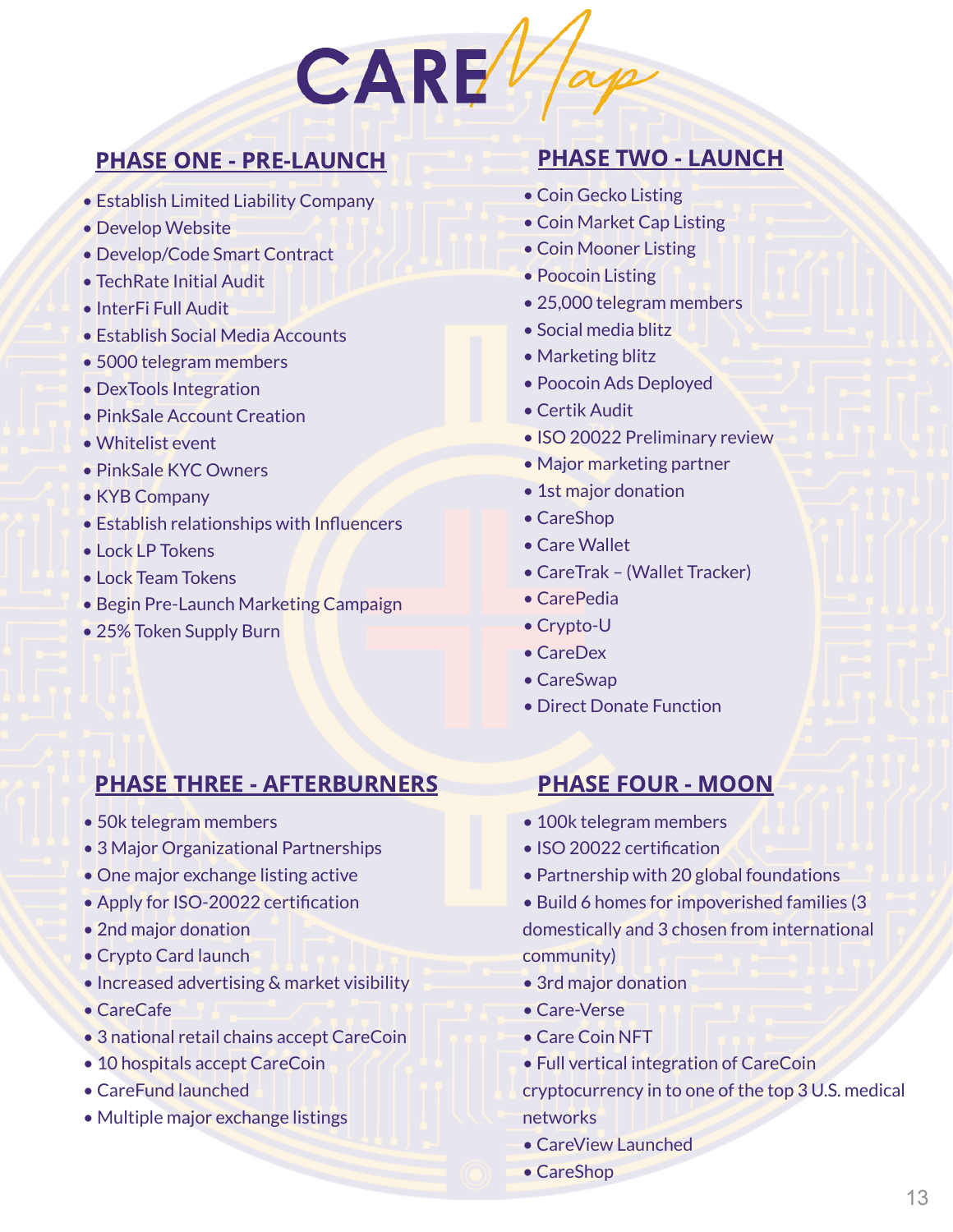

# **SOCIAL PRESENCE**

CareCoin is extremely visible on social media and the web in general. We have also made sure to build our website and profiles using Best Practices around the world. We have also made sure to keep our branding consistent throughout all platforms. Below are our official social media addresses, usernames etc.







[@carecoinfamily](https://twitter.com/carecoinfamily)



[@carecoinfamily](https://instagram.com/carecoinfamily)



<https://t.me/carecoinfamily>



[www.projectcarecoin.com](http://www.projectcarecoin.com/)

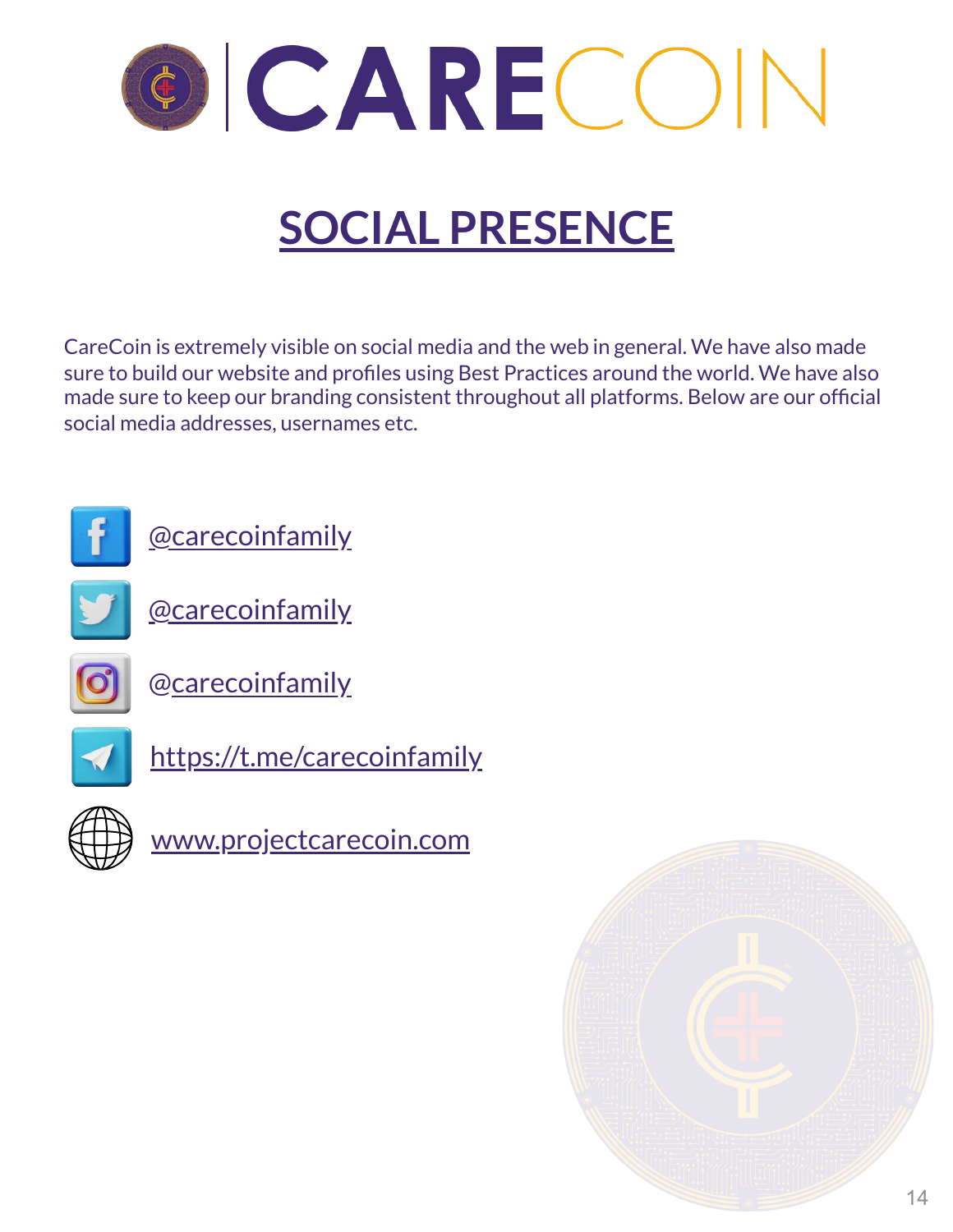

### **SECURITY, COMPLIANCE, AND TRANSPARENCY MEASURES**

One of the pillars of CareCoin is the importance of Security, Compliance & Transparency. CareCoin has spared no expense in establishing the highest level of security, starting with the very Smart Contract that we wrote in the very beginning. Also, at the top of the list for us is the importance of Compliance & Transparency within our contract, operations, ownership and practices; that is evident with the 3 Pre-Launch Audits, DeepDive Audit from KiSHIELD, KYC of the Owners/Developers, as well as KYB/NameScan of the company CareCoin LLC. You will not find a more Secure, Compliant & Transparent project in the world! CareCoin aims to do goo around the world with the highest level of integrity, honesty and good-will. Below are the companies that have Audited CareCoin, as well as the links to the audit reports and the certification of CareCoin as a Security Architecture Compliant project from InterFi.



https://github.com/interfinetwork/smart-contract-audits/blob/auditupdates/CareCoin\_0x6B79d658baa3B5c7Fa7Dc5CcC61E09B6c725842c.pdf



https://github.com/KISHIELD/Audits/blob/main/KISHIELD\_CareCoin\_Audit\_20220304.pdf



https://projectcarecoin.com/wp-content/uploads/2022/03/TechRate-Quick-Audit-0x6B79d658baa3B5c7Fa7Dc5CcC61E09B6c725842c.pdf